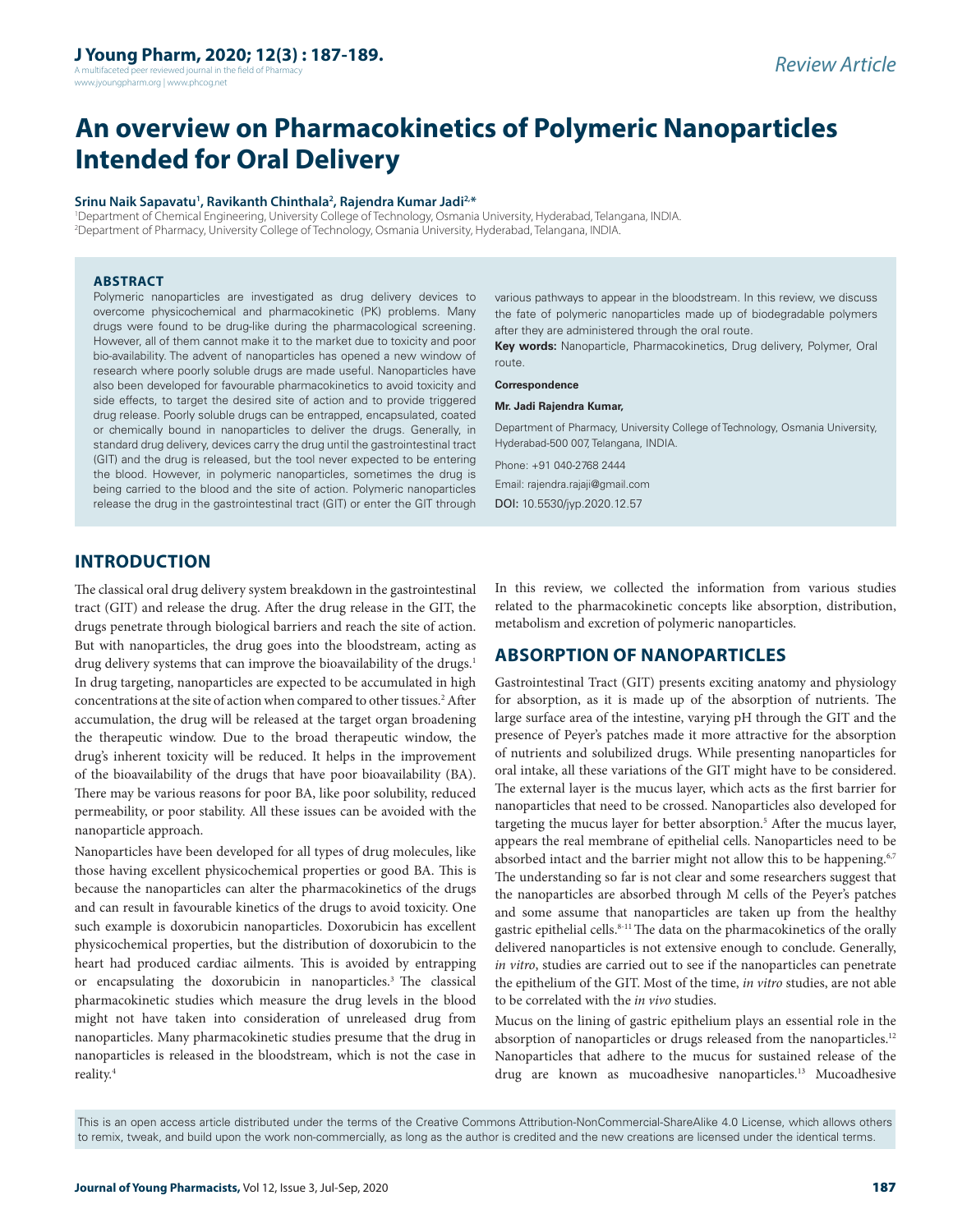nanoparticles were meant to be releasing the drug in the GIT, whereas mucus penetrating nanoparticles can get through the GIT intact. Mucoadhesive nanoparticles were explored extensively for the prolonged release of the drug-using various types of polymers.<sup>14</sup> Among them and thiolated polymers were adhering to the mucus firmly.<sup>15</sup> However, later, mucoadhesive nanoparticles were understood to be affecting the mucus barrier properties.<sup>16</sup> Currently, mucus penetrating nanoparticles were thought to be suitable carriers of drugs through GIT and other barriers where mucus plays an important role.<sup>12</sup> PEGylation is the modification of polymers or nanoparticles with chemically attaching or coating the surface with PEG. PEGylation makes them suitable for various drug delivery applications like high circulation, mucus penetration and protection from the mononuclear phagocyte system (MPS) of the body. In oral delivery, PEGylation helps in the penetration of nanoparticles through the mucus barrier.<sup>17</sup>

Nanoparticles are absorbed intact or can be adsorbed onto mucus to release the drug. They can get absorbed by various pathways. In a recent study, authors have found out that the nanoparticles absorbed into both lymph and blood circulation from the GIT. It can increase the BA of the drug-loaded onto them.<sup>18</sup> The size of those nanoparticles was around 170 nm and is positively charged. There were reports of nanoparticles absorbed with 250 nm size and negatively charged.19 Particle size more than 500 nm, considered to be not absorbable from the GIT.20 The Surface charge plays a vital role in the absorption of nanoparticles and non-ionic nanoparticles showed significant improvements in the uptake of nanoparticles.<sup>8</sup> Some researchers have developed inert peptide sequences using phage display to target M cells and epithelial cells of the intestine to increase the absorption.<sup>21</sup> The particle geometry also influences the absorption and particles with high aspect ratio and rodshaped nanoparticles better absorbed than spherical nanoparticles.<sup>6</sup> The parameters were affecting absorption shown in Table 1.

## **DISTRIBUTION OF NANOPARTICLES**

Distribution patterns of drug-loaded nanoparticles delivered through various routes vary for each way.<sup>22</sup> Orally given nanoparticles distribution is different from intravenously delivered nanoparticles.<sup>23</sup> Most of the distribution or pharmacokinetic studies have been carried out after intravenous administration—very few studies conducted for orally delivered nanoparticles. And the effect of the size, surface charge, percentage drug loading, detection methods have been very different for different studies. Thus, making out a conclusion is not that easy. Majority of the reviews were done based on the analysis of the drug or a label rather than the nanoparticle as a whole or material which is used for the preparation of nanoparticles.<sup>24</sup>

Nanoparticles are known to be captured by the MPS.<sup>25</sup> To avoid accumulation in organs of MPS, generally, particles are coated with or chemically bound with PEG (Polyethylene glycol). This PEGylation showed to possess many pros in the case of the nanoparticles. The nanoparticles alter the drug's distribution pattern in many cases. The release rate from the nanoparticles and the circulation times of the nanoparticles increase the BA. The nanoparticles, if they targeted to be released only at the desired site, the therapeutic window rises, making the drugs safer.

The outcome of nanoparticles based on the distribution during the targeting, the targeting is known to be two types, i.e., passive targeting and active targeting. Passive targeting utilizes the physiology of the diseased parts and active targeting utilizes surface coatings or chemically attached ligands on nanoparticles. These nanoparticles are tailor-made to suit the requirements. The blood circulation and lymphatic circulation both play a crucial role in the distribution of nanoparticles. Most of the uncoated nanoparticles reach the MPS organs cleared from the circulation.

Surface coating or chemical attachment with PEG, which is known as PEGylation, improves the blood circulation times of nanoparticles, this is helpful in the extended-release (ER) of the drugs. $24$ 

In a study, researchers have used a physiologically based pharmacokinetic (PBPK) model with prepared with PLGA (poly-lactic-co-glycolic acid) nanoparticles and modified with PEG. They conclude that PBPK model can be utilized to understand the polymeric nanoparticle distribution and their relationship with the physicochemical properties.<sup>9</sup>

The BA is defined as the rate and extent at which the drug reaches systemic circulation. In a real sense, the free drug that is available at the site of action is BA. However, most of the pharmacokinetics has analyzed the drug concentrations in the blood without differentiating the free and nanoparticle bound drug. The BA of the drugs carried by the nanoparticles shown to be increasing many folds.26-30 The BA concept, blood levels will not be corroborated to the effect when the nanoparticles are developed for targeting specific organs or tissues in the body. In targeted nanoparticles, the drug might not appear in reasonable quantities in the blood, but the action would be mightier than the free drug. Probably new approaches in pharmacokinetics are needed for understanding the kinetics of drug release and reaction from nanoparticles.

#### **METABOLISM OF NANOPARTICLES**

Drugs that are entrapped in the nanoparticles are protected from metabolism for longer durations if they are long-circulating. Nanoparticles that are not coated with PEG or any other material that can protect nanoparticles from opsonisation are accumulated in the organs of MPS. These are found mostly in the spleen, liver and lungs. The lymphatic absorption of the nanoparticles avoids the first-pass metabolism that is experienced by the naked drugs absorbed through GIT epithelium. Nanoparticles, by avoiding the first-pass metabolism, supply the drug to the target tissues in more enormous amounts. This is more relevant to lipid-based Nano systems like Nano emulsions and solid lipid nanoparticles.<sup>26</sup>

The clearance from the body is delayed in overall with the nanoparticles after oral administration.<sup>31</sup> Due to this, the drug-exposed for longer durations resulting in potency and or lesser dosage frequencies. This could be because of the drug in nanoparticles is not free and not available for metabolism.

## **EXCRETION OF NANOPARTICLES**

Nanoparticles that are less than the size of 5 nm are known to be excreted from the kidneys.31,32 But most of the time, nanoparticles made up of polymers are generally larger and are not discharged directly. This is the reason for the increased circulation times and reduced clearance of polymeric nanoparticles. Most of the polymeric nanoparticles are excreted through faces after metabolism in the liver and other tissues.10,33,34 However, the excretion of polymeric nanoparticles still needs to be studied and understood. The use of biodegradable materials

|  |  |  |  | Table 1: Absorption of nanoparticles from the gastrointestinal tract. |  |
|--|--|--|--|-----------------------------------------------------------------------|--|
|--|--|--|--|-----------------------------------------------------------------------|--|

| <b>Parameter</b>      | Quality           | Outcome                                  |  |
|-----------------------|-------------------|------------------------------------------|--|
| Shape                 | High aspect ratio | Better lymphatic absorption <sup>6</sup> |  |
| Surface charge        | Non-jonic         | Better absorption <sup>8</sup>           |  |
| Surface modifications | PEGylation        | Increased absorption <sup>17</sup>       |  |
| <b>Size</b>           | $< 500$ nm        | Absorbed through GIT <sup>20</sup>       |  |
| Surface ligands       | Inert peptides    | Increased absorption <sup>21</sup>       |  |
| Surface modifications | Thiolation        | Mucoadhesion <sup>22</sup>               |  |